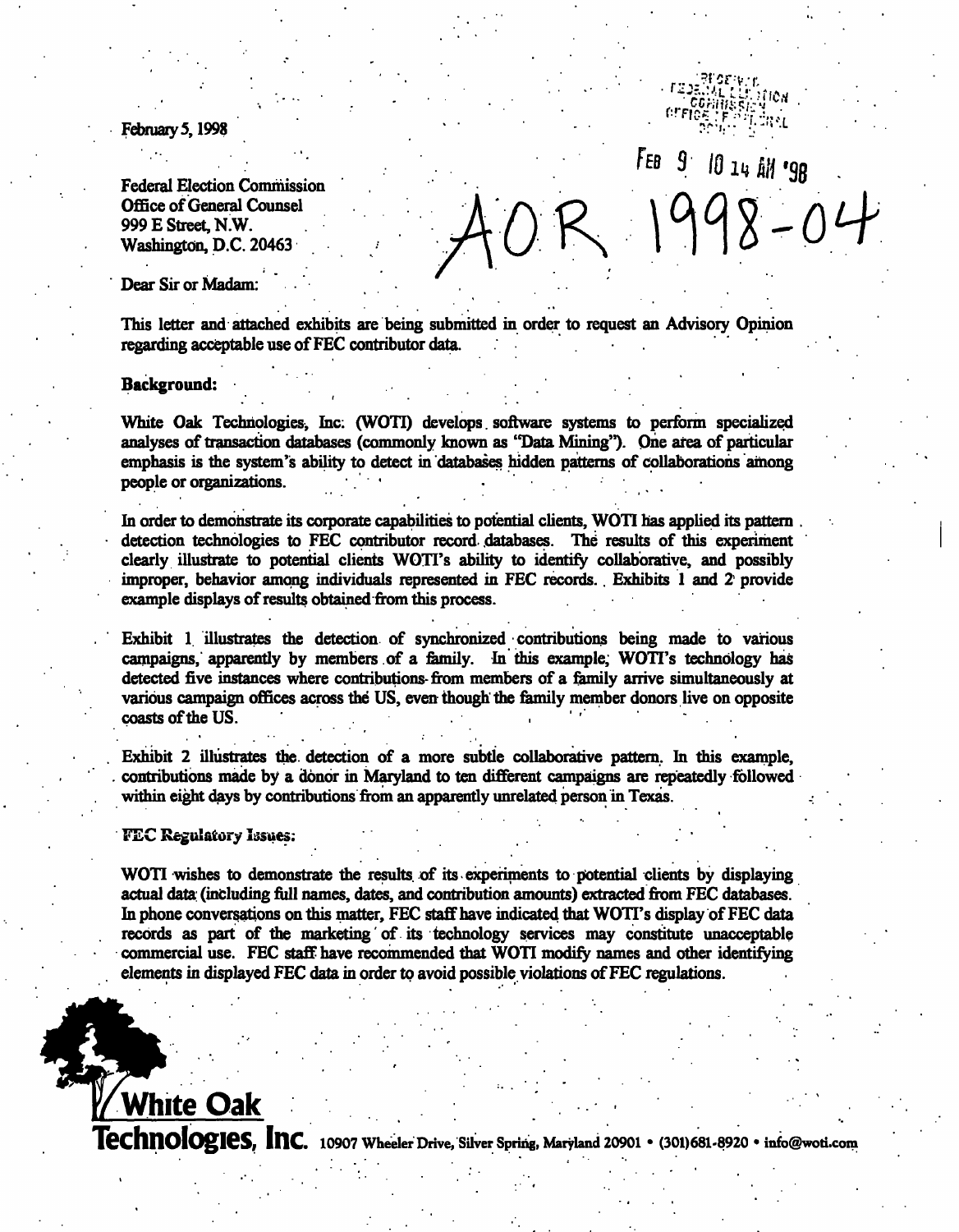WOTI believes that the display of actual FEC data is crucial to establishing the veracity of its detection technologies, since potential clients are free to independently obtain FEC data and validate WOTI's results.

In this context, WOTI believes that regulations prohibiting "commercial use" of FEC data are vague. WOTI contends that these regulations were not intended to prohibit the display of results typical of the exploratory analyses that WOTI is performing.- even if the display of such analyses have the beneficial commercial side effect of increasing the sales of WOTI's services. WOTI's use of FEC data should enjoy the same protection afforded to newspapers and other publications that display newsworthy analyses of FEC records, though they, too, obtain, commercial benefit by their increased circulation and advertising revenue.

We are therefore requesting that the Commissioners of the FEC issue an Advisory Opinion confirming WOTT's right to display or publish all data elements of FEC contributor records when used for the purpose of marketing its Data Mining services and technologies.  $\mathcal{P}$  is the set of the set of the set of the set of the set of the set of the set of the set of the set of

.Please direct all correspondence regarding this Request for Advisory Opinion to the undersigned.

Sincerely,

Broder Wan-

Alan J. Broder, President White Oak Technologies, me. 10907 Wheeler Drive Silver Spring, MD 20901

Phone:(301)681-8920 Facsimile: (301)754-3856

## 'Attachments: Exhibits 1,2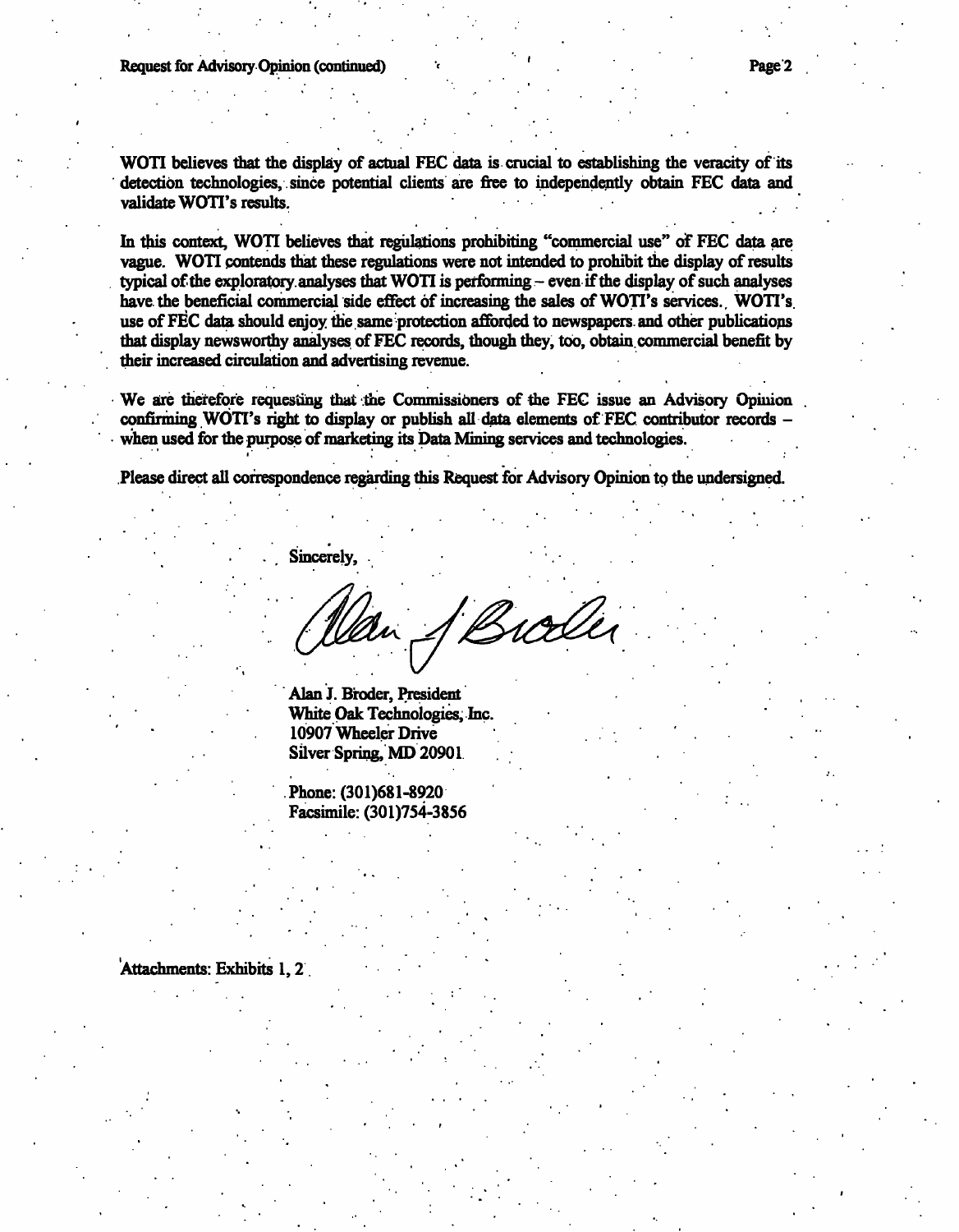Exhibit

# **Detected Synchronized Contributions:** Parents & Possible Offspring

| Recipient Campaign                       | <b>Donor</b>     | <b>State</b> | Occupation        | Date           | Amoun                       |
|------------------------------------------|------------------|--------------|-------------------|----------------|-----------------------------|
| CLINTON/GORE '96 PRIMARY COMMITTEE INC   | SMITH, JOHN K    | МA           | PHYSICIAN         | 09-29-95       | <b>SOI</b>                  |
| CLINTON/GORE '96 PRIMARY COMMITTEE INC   | SMITH, BETTY     | ŃМ           | <b>HOUSEWIFE</b>  | 09-29-95       | 800                         |
| CLINTON/GORE '96 PRIMARY COMMITTEE INC   | SMITH, DAVID     | S            | <b>UCLA</b>       | 09-29-95       | 800                         |
| TOM BRUGGERE FOR US SENATI               | SMITH, JOHN      | МA           | <b>PHYSICIAN</b>  | 10-02-96       | $\overline{\frac{1}{1000}}$ |
| TOM BRUGGERE FOR US SENATI               | SMITH, BETTY     | ŃМ           | <b>HOMEMAKER</b>  | 10-02-96       | 000                         |
| TOM BRUGGERE FOR US SENATI               | SMITH, DAVID     | రే           | UCLA              | 10-03-96       | 000                         |
| KERRYMDP VICTORY FUND                    | SMITH, JOHN K    | Ş            | RETTRED PHYSICIAN | 10-22-96       | 000                         |
| KERRY/MDP VICTORY FUND                   | SMITH, BETTY     | УW           |                   | 10-22-96       | 000                         |
| KERRYMDP VICTORY FUND                    | SMITH, DAVID     | ేచ           |                   | $10 - 22 - 96$ | 1000                        |
| PARTY<br>MASSACHUSETTS DEMOCRATIC        | SMITH, JOHN K    | ŃМ           | RETTRED PHYSICIAN | $10 - 22 - 96$ | 8                           |
| PARTY<br>MASSACHUSETTS DEMOCRATIC        | SMITH, BETTY     | ŽК           |                   | 10-22-96       | goo                         |
| PARTY<br>MASSACHUSETTS DEMOCRATIC        | SMITH, DAVID     | రే           |                   | 10-22-96       | <b>S001</b>                 |
| œ<br><b>CITIZENS FOR JOE KENNEDY 198</b> | SMITH, JOHN K MD | ŃМ           | <b>PHYSICIAN</b>  | $12 - 31 - 96$ | <b>SOOT</b>                 |
| CITIZENS FOR JOE KENNEDY 198             | SMITH, BETTY     | ŃМ           | <b>AT HOME</b>    | $12 - 31 - 96$ | 800                         |
| CITIZENS FOR JOE KENNEDY 198             | SMITH, DAVID     | నే           | <b>UCLA</b>       | $12 - 31 - 96$ | 8                           |
|                                          |                  |              |                   |                |                             |

Note: This table represents actual contributions contained in FEC databases. Names and other identifying elements have been changed.

Source: White Oak Technologies, Inc. - (301)681-8920